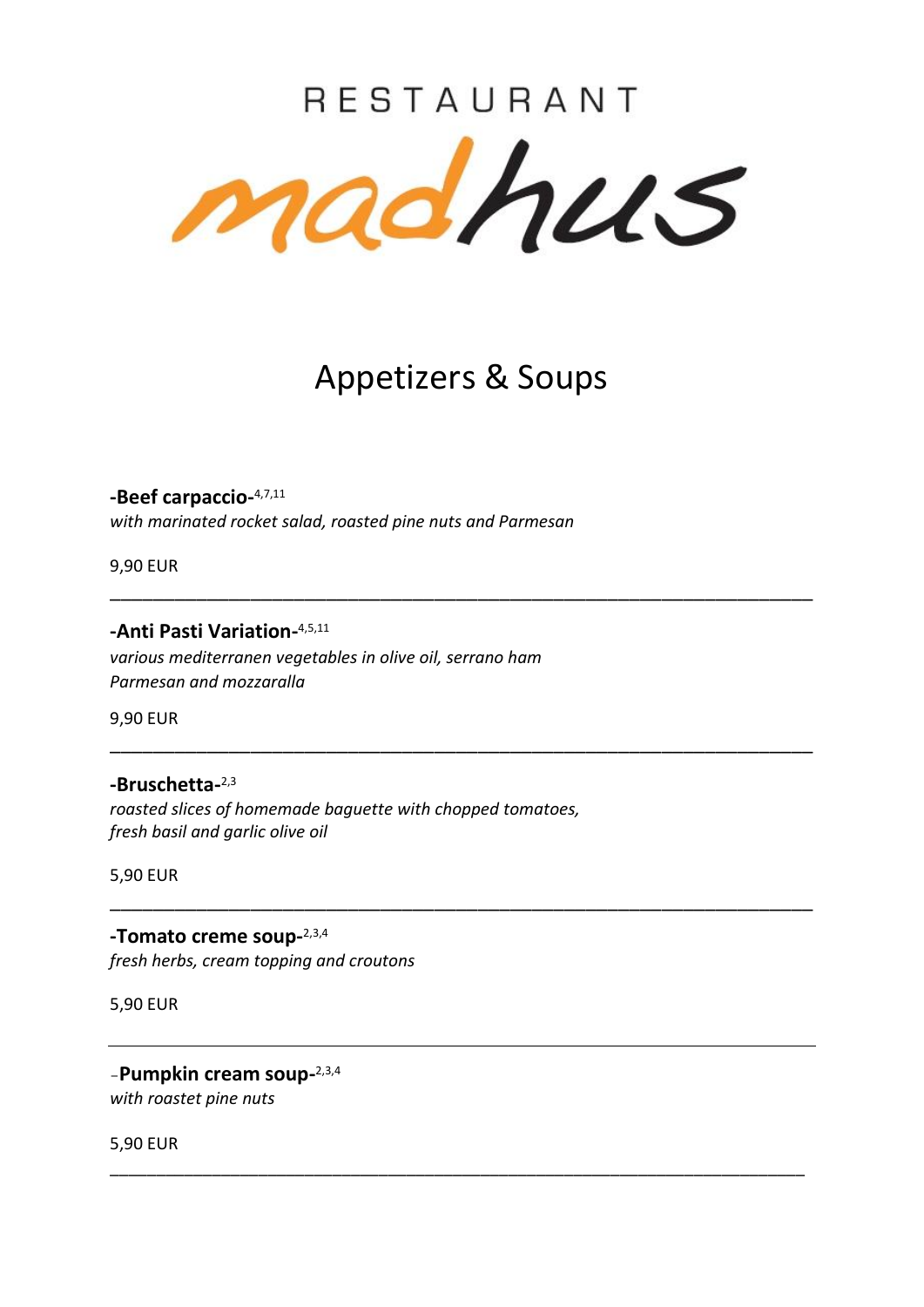# Main dishes with meat and fish

\_\_\_\_\_\_\_\_\_\_\_\_\_\_\_\_\_\_\_\_\_\_\_\_\_\_\_\_\_\_\_\_\_\_\_\_\_\_\_\_\_\_\_\_\_\_\_\_\_\_\_\_\_\_\_\_\_\_\_\_\_\_\_\_\_\_\_\_\_\_\_\_\_\_\_

\_\_\_\_\_\_\_\_\_\_\_\_\_\_\_\_\_\_\_\_\_\_\_\_\_\_\_\_\_\_\_\_\_\_\_\_\_\_\_\_\_\_\_\_\_\_\_\_\_\_\_\_\_\_\_\_\_\_\_\_\_\_\_\_\_\_\_\_\_\_\_\_\_\_\_

\_\_\_\_\_\_\_\_\_\_\_\_\_\_\_\_\_\_\_\_\_\_\_\_\_\_\_\_\_\_\_\_\_\_\_\_\_\_\_\_\_\_\_\_\_\_\_\_\_\_\_\_\_\_\_\_\_\_\_\_\_\_\_\_\_

\_\_\_\_\_\_\_\_\_\_\_\_\_\_\_\_\_\_\_\_\_\_\_\_\_\_\_\_\_\_\_\_\_\_\_\_\_\_\_\_\_\_\_\_\_\_\_\_\_\_\_\_\_\_\_\_\_\_\_\_\_\_\_\_\_\_\_\_\_\_\_\_\_\_\_

### **- Wiener Schnitzel-**2,3,4,5,11

*Lard-fried veal schnitzel with homemade lukewarm potato salad and salad bouquet*

22,90 EUR

### **-Wiener Jägerschnitzel-**2,3,4,11

*Lard-fried veal schnitzel with homemade mushroom cream french fries and salat bouquet*  24,90 EUR

### **-Wiener Paprikaschnitzel-**2,3,11

*Lard-fried veal schnitzel with homemade paprika sauce, french fries and salat bouquet* 24,90 EUR

### **-Wiener Pepperschnitzel-**2,3,4,11

*Lard-fried veal schnitzel with homemade pepper sauce, french fries and salat bouquet* 24,90 EUR

### **-Harzer Whiskey BBQ Burger-**2,3,4,6,12

*With 2 home-made ground beef patty, fresh tomatoes, roasted onions, pickled cucumbers, cheddar, roast bacon, homemade BBQ sauce with whiskey from the Harz and french fries* 16,90 EUR

### **-Wild BBQ Burger-**2,3,4,6,12

*Dear and wild boar petty (180g), red cabbage, pickled cucumbers, wild herbs salad, homemade lingonberry-BBQ Sauce and french fries* 18,90 EUR

\_\_\_\_\_\_\_\_\_\_\_\_\_\_\_\_\_\_\_\_\_\_\_\_\_\_\_\_\_\_\_\_\_\_\_\_\_\_\_\_\_\_\_\_\_\_\_\_\_\_\_\_\_\_\_\_\_\_\_\_\_\_\_\_\_\_\_\_\_\_\_\_\_\_\_

### **-Argentine Rumpsteak-**4,7

*Juicy steak (220g) with french fries and salad bouquet optionally with herb butter or pepper sauce* 25,90 EUR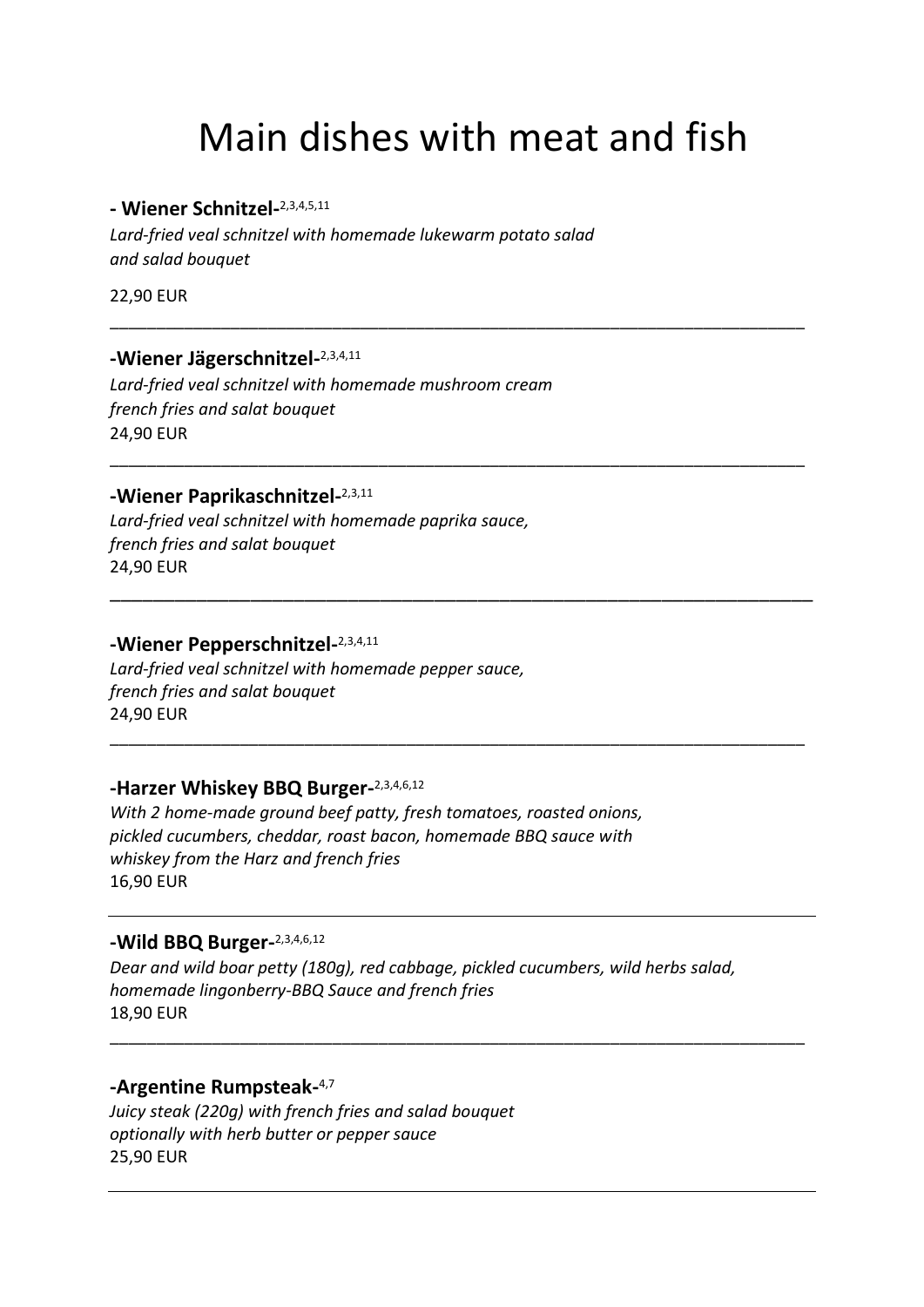### **-Argentine beef filet-**2,4

*Juicy steak (220g) with fried potatoes and french beans tossed in butter optionally with herb butter or pepper cream sauce* 31,90 EUR

### **- Roasted salmon fillet-**2,3,4,8,14

*With creamy tagliatelle and fresh vegetables* 17,90 EUR

### **-Large mixed salat with fillet strips of corn poularde-**4,7,12

*crunchy mixed salad with homemade dressing and fried strips of corn poulard* 10,90 EUR

### Vegetarian main courses

\_\_\_\_\_\_\_\_\_\_\_\_\_\_\_\_\_\_\_\_\_\_\_\_\_\_\_\_\_\_\_\_\_\_\_\_\_\_\_\_\_\_\_\_\_\_\_\_\_\_\_\_\_\_\_\_\_\_\_\_\_\_\_\_\_\_\_\_\_\_\_\_\_\_\_

\_\_\_\_\_\_\_\_\_\_\_\_\_\_\_\_\_\_\_\_\_\_\_\_\_\_\_\_\_\_\_\_\_\_\_\_\_\_\_\_\_\_\_\_\_\_\_\_\_\_\_\_\_\_\_\_\_\_\_\_\_\_\_\_\_\_\_\_\_\_\_\_\_\_\_

\_\_\_\_\_\_\_\_\_\_\_\_\_\_\_\_\_\_\_\_\_\_\_\_\_\_\_\_\_\_\_\_\_\_\_\_\_\_\_\_\_\_\_\_\_\_\_\_\_\_\_\_\_\_\_\_\_\_\_\_\_\_\_\_\_\_\_\_\_\_\_\_\_\_\_

### **-Master-Veggie Burger-**2,3,4,11,12

*Fresh vegetables patty, with fresh tomatoes, fried onions, pickled cucumbers, juicy cheddar, homemade guacamole and fries* 15,90 EUR

\_\_\_\_\_\_\_\_\_\_\_\_\_\_\_\_\_\_\_\_\_\_\_\_\_\_\_\_\_\_\_\_\_\_\_\_\_\_\_\_\_\_\_\_\_\_\_\_\_\_\_\_\_\_\_\_\_\_\_\_\_\_\_\_\_\_\_\_\_\_\_\_\_\_\_

\_\_\_\_\_\_\_\_\_\_\_\_\_\_\_\_\_\_\_\_\_\_\_\_\_\_\_\_\_\_\_\_\_\_\_\_\_\_\_\_\_\_\_\_\_\_\_\_\_\_\_\_\_\_\_\_\_\_\_\_\_\_\_\_\_\_\_\_\_\_\_\_\_\_\_

\_\_\_\_\_\_\_\_\_\_\_\_\_\_\_\_\_\_\_\_\_\_\_\_\_\_\_\_\_\_\_\_\_\_\_\_\_\_\_\_\_\_\_\_\_\_\_\_\_\_\_\_\_\_\_\_\_\_\_\_\_\_\_\_\_\_\_\_\_\_\_\_\_\_\_

\_\_\_\_\_\_\_\_\_\_\_\_\_\_\_\_\_\_\_\_\_\_\_\_\_\_\_\_\_\_\_\_\_\_\_\_\_\_\_\_\_\_\_\_\_\_\_\_\_\_\_\_\_\_\_\_\_\_\_\_\_\_\_\_\_\_\_\_\_\_\_\_\_\_\_

### **-Vegetarian Noodle Pan-**2,3,4,14

*With creamy, mixed vegetables and Parmesan* 12,90 EUR

### **-Tagliatelle ai Funghi-**2,3,4,14

*Pasta with mushroom sauce and parmesan* 11,90 EUR

#### **-Pasta Verde-**2,3,4,14

*Tagliatelle in herbal wild garlic pesto with olive oil* 11,90